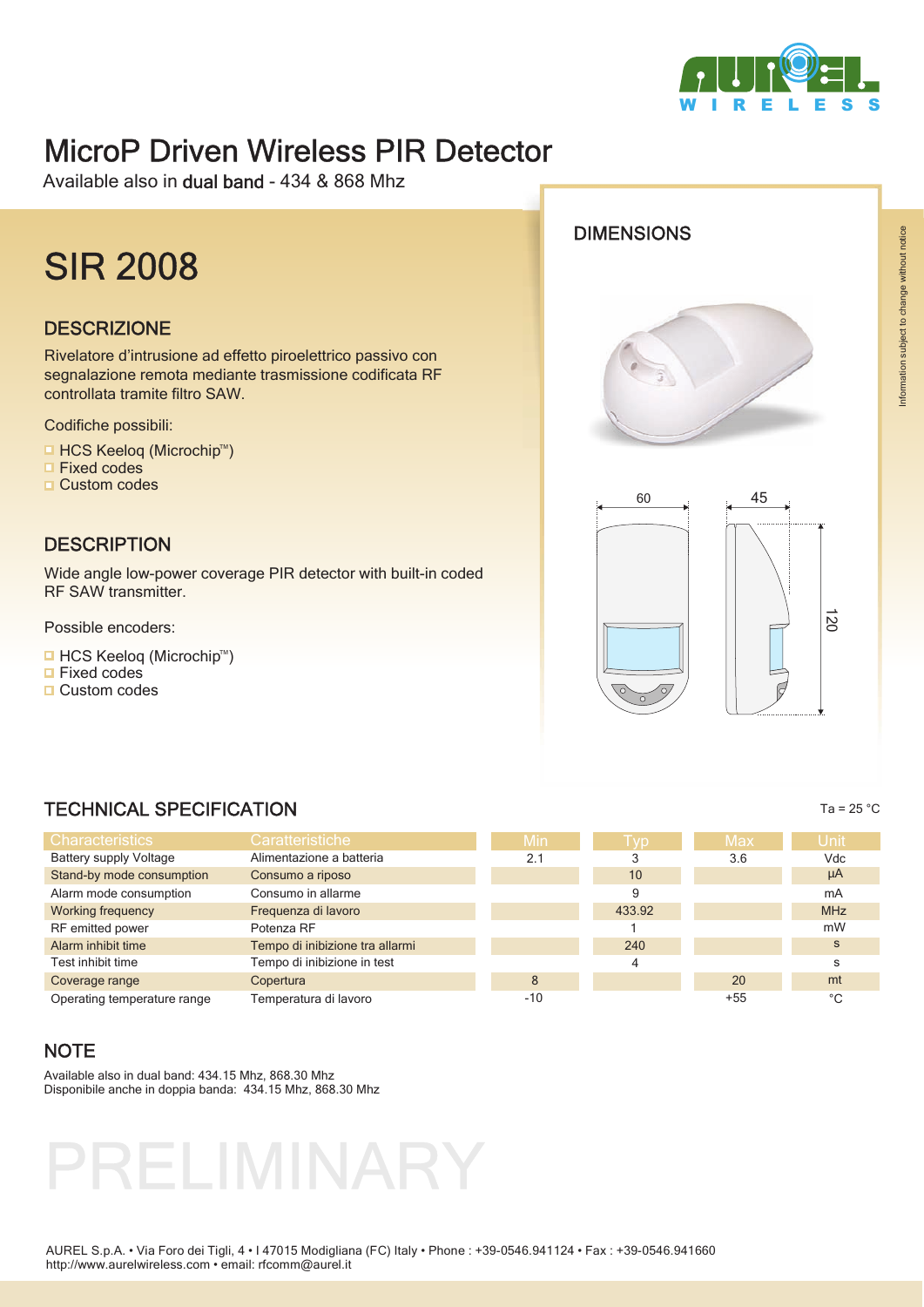

# Infrared sensor with radio transmission.

The SIR 2008 is a microprocessor based unit, mainly used as a "Hardware" base that can be tailored to obtain several products with different radio characteristics:

- A) Keeloq rolling code or fixed codes (choice of HT12E and 145026 simulation)
- B) Transmission frequency of 433.92 MHz or Dual band at 433.15/868.30MHz.

Different versions can vary from model depicted down here, as only needed components for that particular version are mounted.

- Furthermore one of two possible versions of software can be loaded in:
	- A) Version 1 with possible selection of HCS30x or HT12E code simulation
	- B) Version 2 with possible selection of HCS30x o Motorola 145026 code simulation.



- 1 Configuration Dip switches
- 2 Anti Tamper switch
- 3 Combination for Fixed Code (HT12 or 145026 simulation according to installed software version )
- 4 Double element PIR Sensor
- 5 Battery holder
- 6 Buzzer for low battery indication
- 7 Sensor sensitivity regulation trimmer

## How configure the product

Pls set the Configuration dip switches bank referred as –1- in Fig. 1 above.

Dip pos. 1: Choice of code system (HCS of fixed code). Software version 1 makes possible choice between HCS 300 and HT12E. Version 2 allows selection of HCS 300 and MC145026.

Dip pos. 2: used only when HCS rolling code is chosen. Allows supervisory functions on sensor.

Le caratteristiche tecniche possono subire variazioni senza preavviso. La AUR°EL S.p.A non si assume la responsabilità di danni causati dall'uso improprio del dispositivo.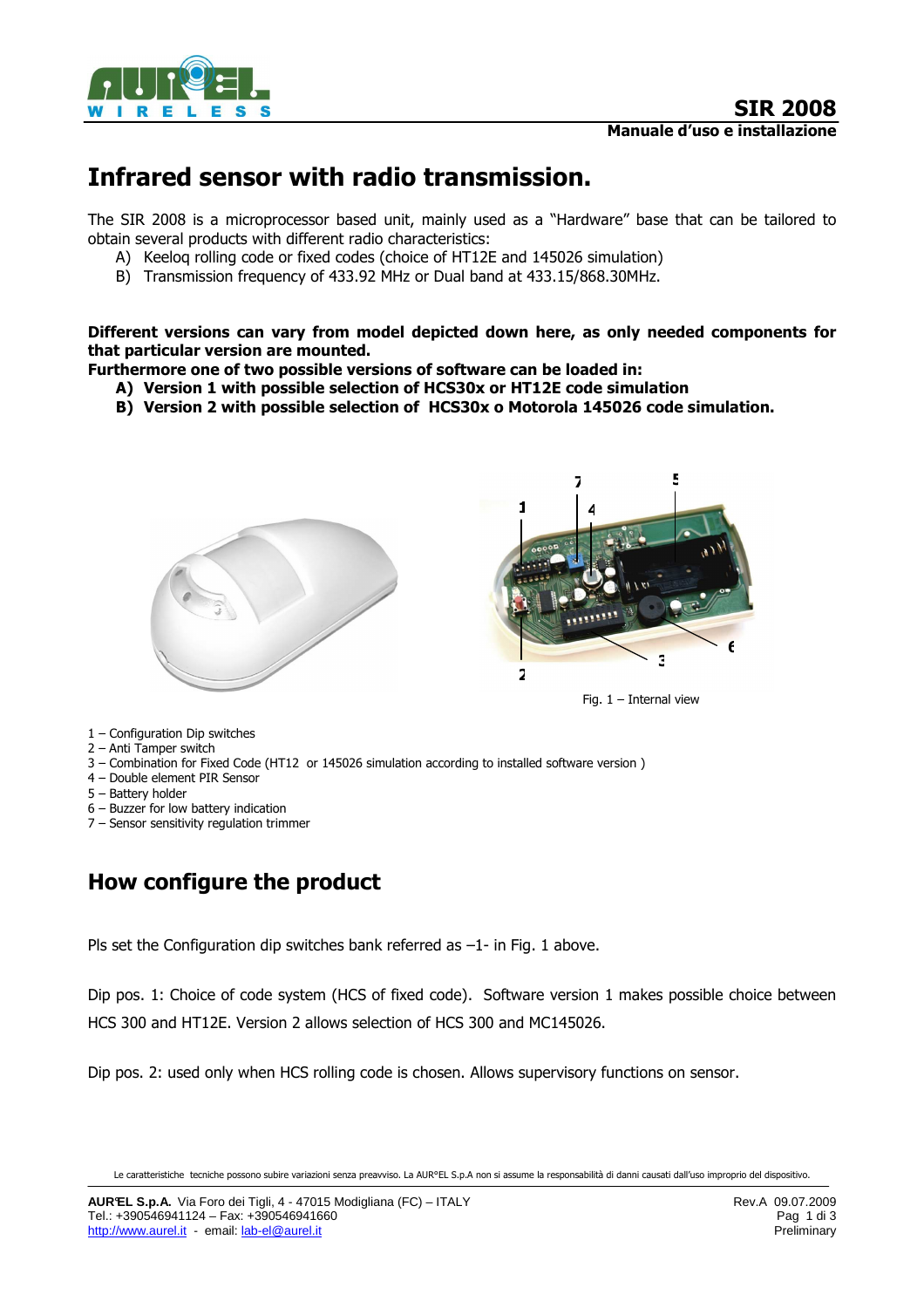

Dip pos. 3: pulse counter control, selects number of ray beams that has to be interfered to activate alarm. If the Dip Pos 3 is set ON, alarm will be triggered only if two beams of rays are interrupted in a time shorter than 20 sec. If Dip Pos 3 is OFF, only one ray beam interference is sufficient to trigger the alarm.

Dip pos. 4: Inhibit time, choice of time between two alarm transmissions. The device will anyway memorize alarm conditions detected in time elapsed between two alarms transmissions. The 4 min time is used for regular sensor in field use, 4 sec time is used during test and set up.

Dip pos 5: Radio Mode selection. The unit will transmit for 1 minute and then stops. This to prevent battery drainage. Used to "learn in" the transmitter into the receiver unit and to verify radio range.

Dip pos 6: Used to control LED indication. LED indication is useful for installation and testing of alarm investigation. Then, in regular field use, the LED indication should be interdicted to reduce battery drainage.

| Dip switch pos.     | <b>Function</b>       | On              | <b>Off</b> |
|---------------------|-----------------------|-----------------|------------|
| $1 - Soft.$ ver $1$ | Code type             | HT12E           | HCS 30x    |
| 1 - Soft. ver 2     | Code type             | MC145026        | HCS 30x    |
| $\mathcal{P}$       | Supervision (1)       | On              | Not active |
| 3                   | Pulse counter         | On (two pulses) | Not Active |
| 4                   | Inhibit time          | 4 min           | 4 sec      |
| 5                   | Radio Mode            | On              | Not active |
| 6                   | <b>LED</b> indication | On              | Not Active |

(1) Transmission of supervision message is forced every 60 minutes, not shown from Led.

Pls note that buzzer will inform of low battery conditions at 2,1 Volt across battery. When working with HCS 300 or HT12 coding scheme, the condition is also signaled via radio.

### How to set sensor

Le caratteristiche tecniche possono subire variazioni senza preavviso. La AUR°EL S.p.A non si assume la responsabilità di danni causati dall'uso improprio del dispositivo.